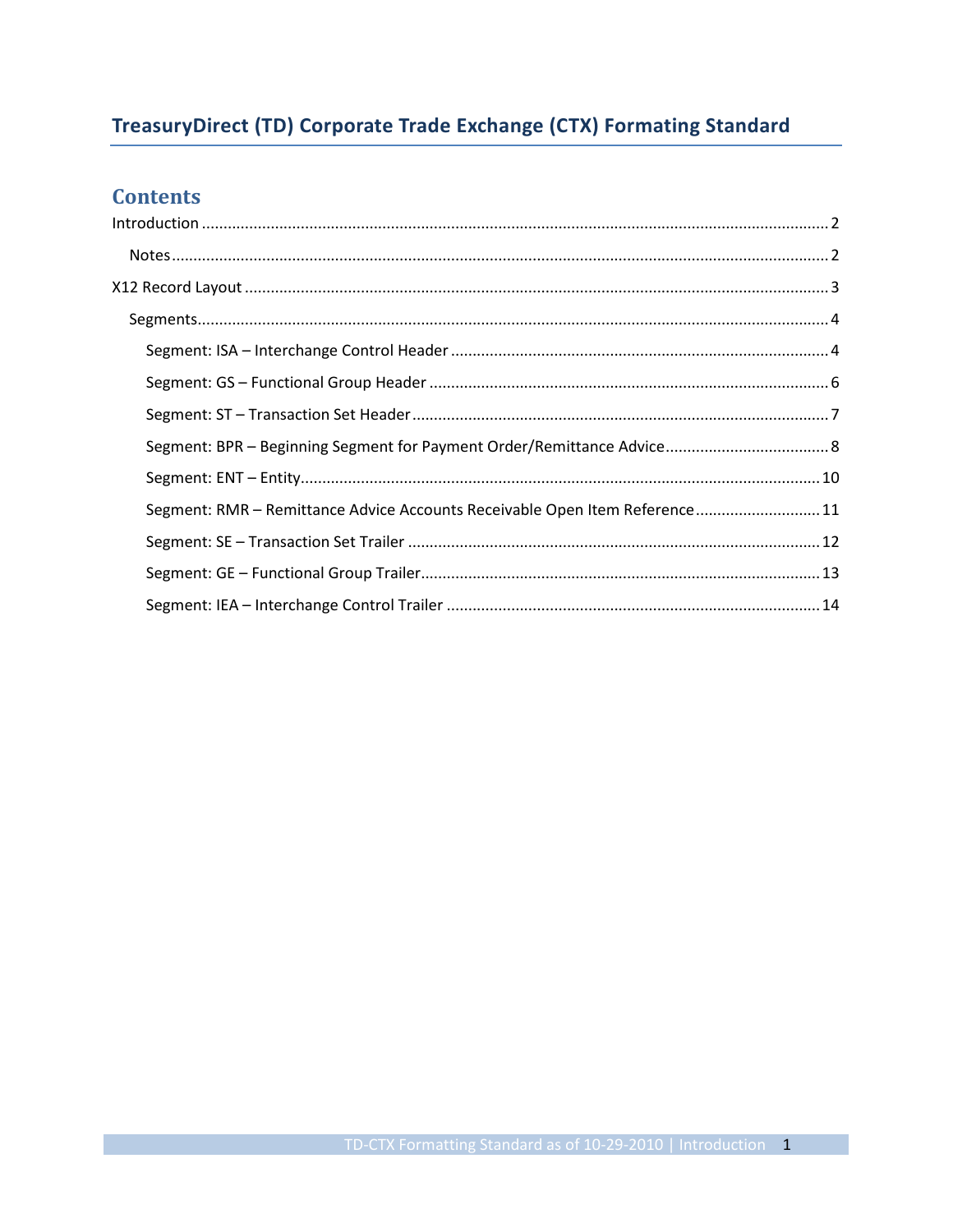## <span id="page-1-0"></span>**Introduction**

#### <span id="page-1-1"></span>**Notes**

- The CTX record is contained in the 07 record of the ACH file.
- Multiple transaction sets may be sent in a single ACH file.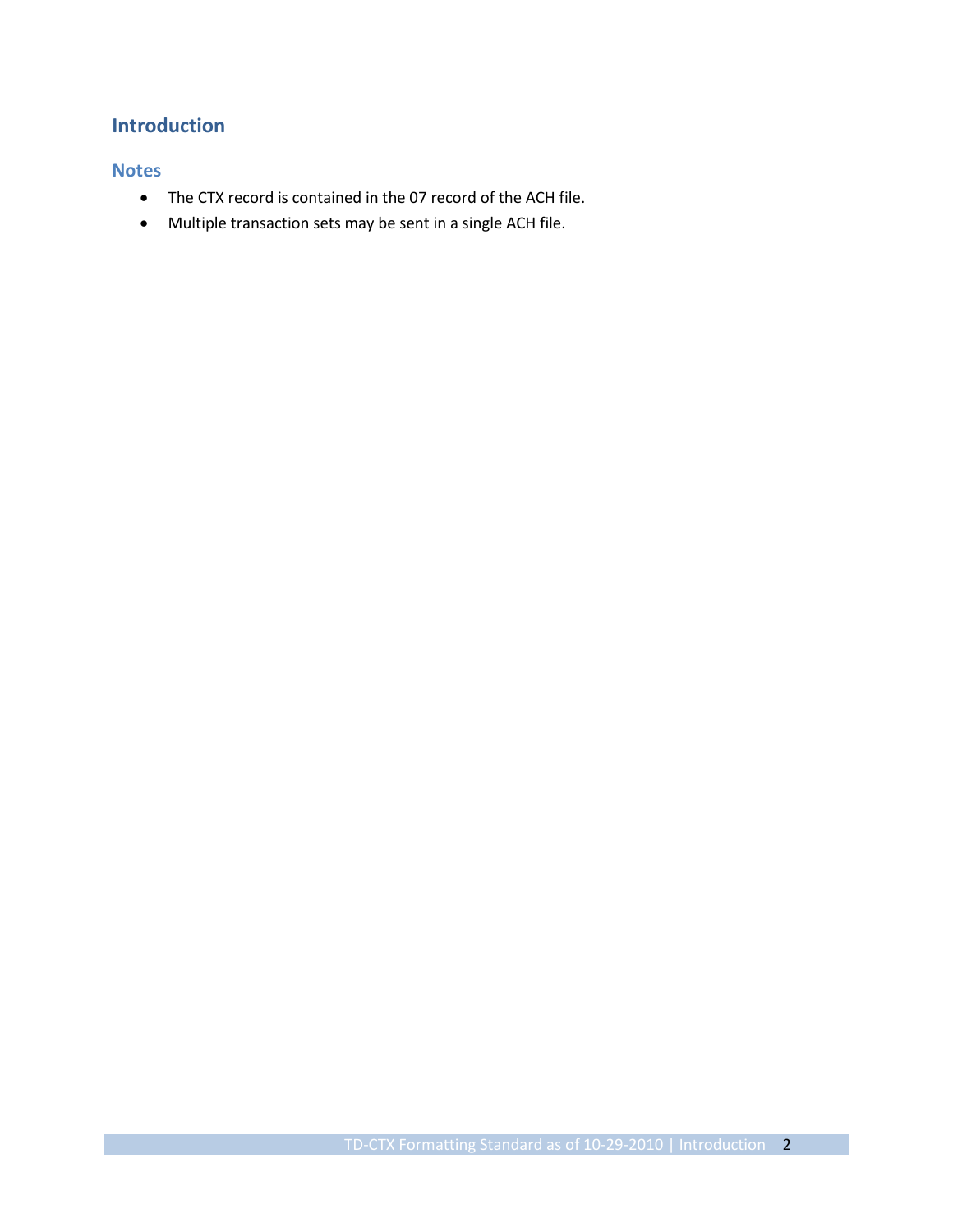## <span id="page-2-0"></span>**X12 Record Layout**

#### **SAMPLE FILE:**

ISA\*00\* \*00\* \*ZZ\*FMS \*ZZ\*TreasuryDirect \*100715\*1333\*U\*00304\*00000000 1\*0\*P\*~\GS\*RA\*FMS\*TD\*100715\*041210\*000000001\*X\*003050\ST\*820\*000000001\BPR\*C\* 300.00\*C\*ACH\*CTX\ENT\RMR\*11\*A999999999\*\*100.00\RMR\*11\*A999999999P\*\*100.00\RM R\*11\*A999999999\*\*100.00\SE\*5\*0000000001\GE\*1\*000000001\IEA\*1\*000000001\

#### *Elements*

*ISA Segment*\*GS Segment*\*ST Segment*\*BPR Segment*\*ENT Segment*\*RMR Segment(s)*\ *SE Segment*\*GE Segment*\*IEA Segment*\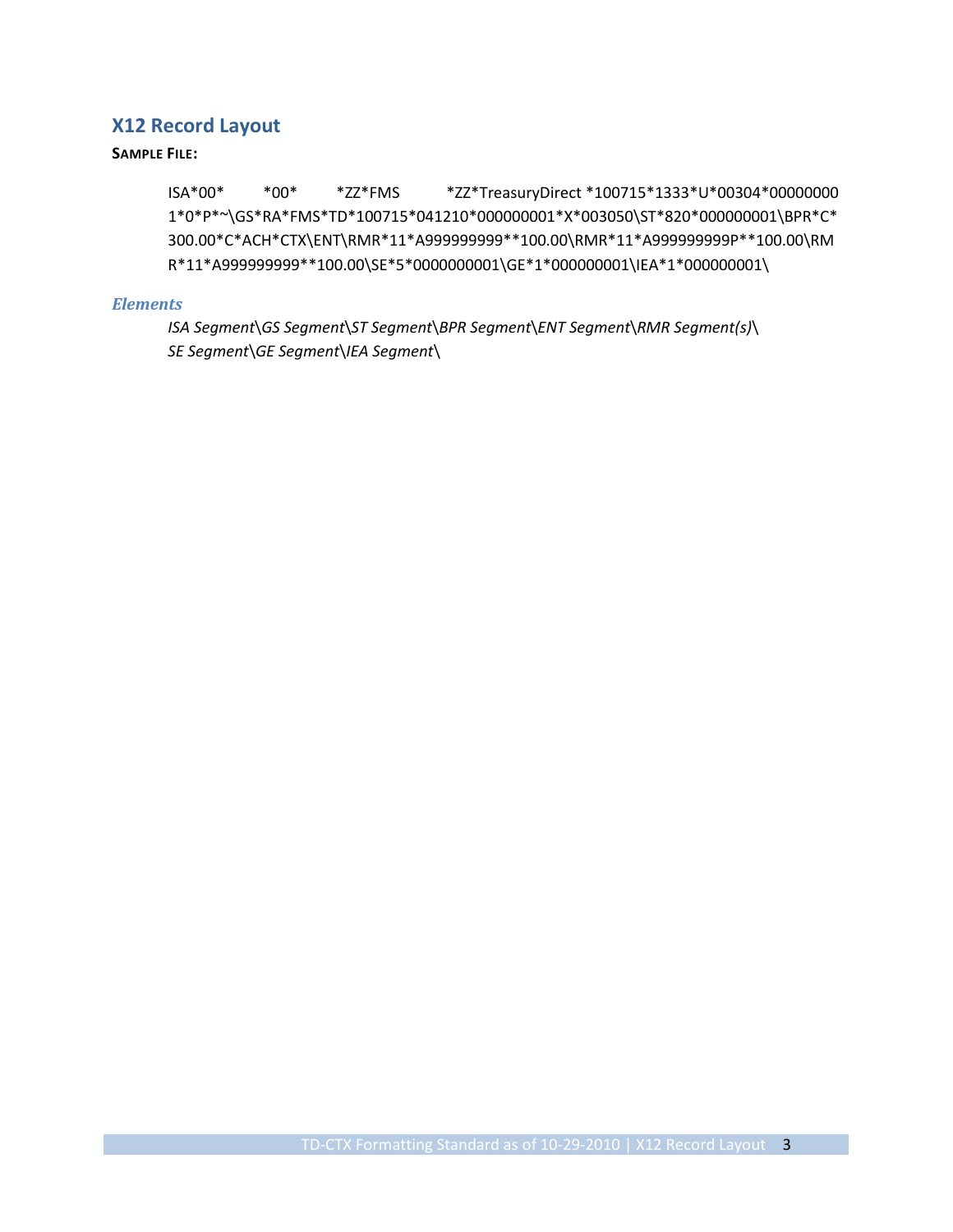## <span id="page-3-0"></span>**Segments**

## <span id="page-3-1"></span>**Segment: ISA – Interchange Control Header**

#### **SAMPLE:**

ISA\*00\* \*00\* \*ZZ\*FMS \*ZZ\*TreasuryDirect \*100715\*1333\*U\*00304\*00000000  $1^*0^*P^{*\sim}$ 

#### *Elements*

ISA\**ISA01*\**ISA02*\**ISA03*\**ISA04*\**ISA05*\**ISA06*\**ISA07*\**ISA08*\**ISA09*\**ISA10*\**ISA11*\**ISA12*\**ISA13*\**IS A14*\**ISA15*\**ISA16*\

| <b>Element</b> | <b>Description</b>       | <b>Required</b> | <b>Possible</b> | <b>Comments</b>              |
|----------------|--------------------------|-----------------|-----------------|------------------------------|
|                |                          |                 | <b>Values</b>   |                              |
| <b>ISA01</b>   | Authorization            | Y               | 00              | $00 = No$ Authorization      |
|                | information qualifier.   |                 |                 | <b>Information Present</b>   |
| <b>ISA02</b>   | Authorization            | Y               | 10 spaces       | Provide spaces.              |
|                | information.             |                 |                 |                              |
| <b>ISA03</b>   | Security information     | Y               | 00              | $00 = No$ Authorization      |
|                | qualifier.               |                 |                 | <b>Information Present</b>   |
| <b>ISA04</b>   | Security information.    | Y               | 10 spaces       | Provide spaces.              |
| <b>ISA05</b>   | Interchange ID Qualifier | Y               | ZZ              | ZZ = mutually defined        |
| <b>ISA06</b>   | Interchange sender id.   | Υ               |                 | Originators name up to 15    |
|                |                          |                 |                 | characters padded with       |
|                |                          |                 |                 | spaces to right to make 15   |
|                |                          |                 |                 | characters.                  |
| <b>ISA07</b>   | Interchange ID Qualifier | Y               | ZZ              | ZZ = mutually defined        |
| <b>ISA08</b>   | Interchange receiver id. | Y               | TreasuryDirect  | 'TreasuryDirect ' (padded to |
|                |                          |                 |                 | 15 positions)                |
| <b>ISA09</b>   | Interchange date.        | Y               |                 | Date of interchange          |
|                |                          |                 |                 | YYMMDD format.               |
| <b>ISA10</b>   | Interchange time.        | Y               |                 | Time of interchange in       |
|                |                          |                 |                 | HHMM format.                 |
| <b>ISA11</b>   | Interchange control      | Y               | U               | U = US EDI Community of ASC  |
|                | standard identifier.     |                 |                 | X12                          |
| <b>ISA12</b>   | Interchange control      | Y               | 00304           | 00304 = Draft Standards for  |
|                | version number.          |                 |                 | Trial Use Approved for       |
|                |                          |                 |                 | Publication                  |
|                |                          |                 |                 | by ASC X12 Procedures        |
|                |                          |                 |                 | Review Board through         |
|                |                          |                 |                 | October 1993                 |
| <b>ISA13</b>   | Interchange control      | Y               |                 | Sequential number assigned   |
|                | number.                  |                 |                 | by originator.               |
| <b>ISA14</b>   | Acknowledgement          | Y               | $\overline{0}$  | $0 = No$ Acknowledgement     |
|                | requested                |                 |                 |                              |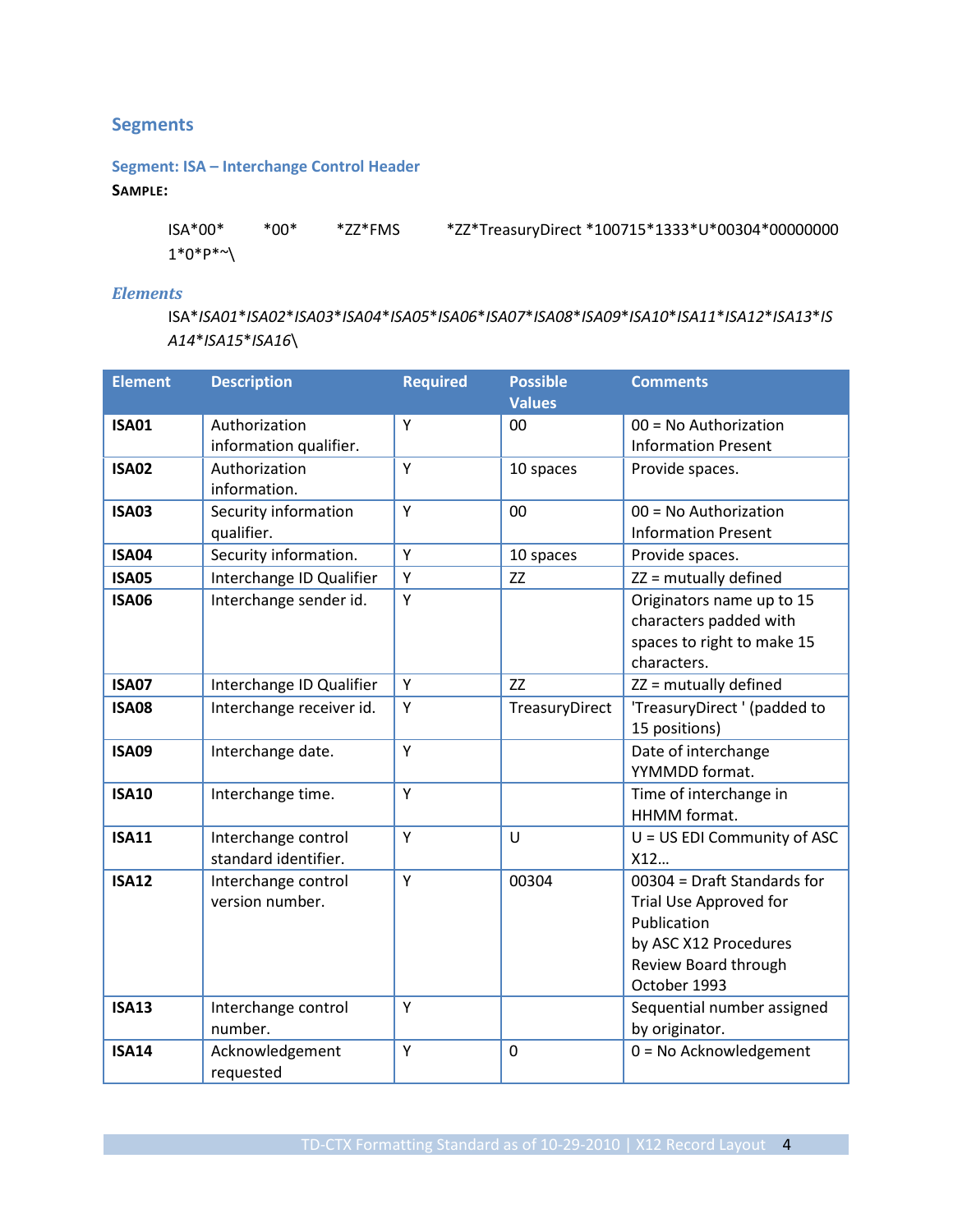| <b>Element</b> | <b>Description</b>              | <b>Required</b> | <b>Possible</b><br><b>Values</b> | <b>Comments</b>                                                                    |
|----------------|---------------------------------|-----------------|----------------------------------|------------------------------------------------------------------------------------|
| <b>ISA15</b>   | Test indicator.                 | ν               | T or P                           | $T = Test$<br>$P =$ Production                                                     |
| <b>ISA16</b>   | Component element<br>separator. |                 | $\sim$                           | Used to separate elements in<br>composite data elements.<br>Defined by originator. |

| <b>Field</b> | Validated (Y/N) | <b>Rules</b>           |
|--------------|-----------------|------------------------|
| <b>ISA01</b> | Y               | Must be 2 characters.  |
| <b>ISA02</b> | Y               | Must be 10 characters. |
| ISA03        | Y               | Must be 2 characters.  |
| <b>ISA04</b> | Y               | Must be 10 characters. |
| <b>ISA05</b> | Υ               | Must be 2 characters.  |
| <b>ISA06</b> | Υ               | Must be 15 characters. |
| <b>ISA07</b> | Y               | Must be 2 characters.  |
| <b>ISA08</b> | Y               | Must be 15 characters. |
| <b>ISA09</b> | Y               | Must be 6 characters.  |
| <b>ISA10</b> | Y               | Must be 4 characters.  |
| <b>ISA11</b> | Υ               | Must be 1 character.   |
| <b>ISA12</b> | Y               | Must be "00304"        |
| <b>ISA13</b> | Y               | Must be 9 characters.  |
| <b>ISA14</b> | Y               | Must be 1 character.   |
| <b>ISA15</b> | Y               | Must be "P".           |
| <b>ISA16</b> | Υ               | Must be 1 character.   |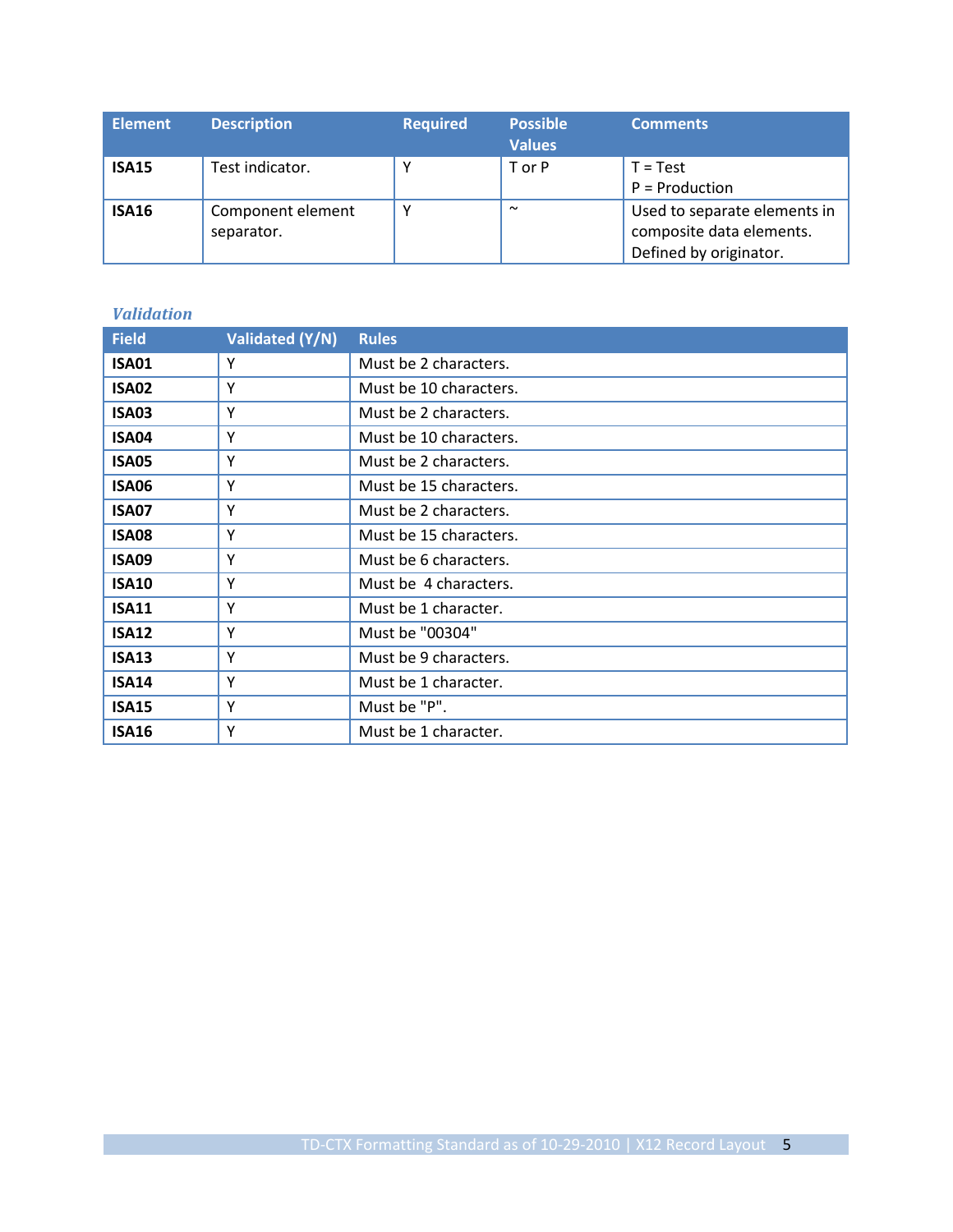## <span id="page-5-0"></span>**Segment: GS – Functional Group Header**

#### **SAMPLE:**

#### GS\*RA\*FMS\*TD\*100715\*041210\*000000001\*X\*3050\

#### *Elements*

#### GS\**GS01*\**GS02*\**GS03*\**GS04*\**GS05*\**GS06*\**GS07*\**GS08*\

| <b>Element</b> | <b>Description</b>                          | <b>Required</b> | <b>Possible</b><br><b>Values</b> | <b>Comments</b>                                                              |  |
|----------------|---------------------------------------------|-----------------|----------------------------------|------------------------------------------------------------------------------|--|
| GS01           | <b>Functional</b><br><b>Identifier Code</b> | Y               | <b>RA</b>                        | Transaction set format (RA =<br>820)                                         |  |
| <b>GS02</b>    | Application<br>Sender's Code                | Y               |                                  | <b>Originator Application Name</b><br>Code (supplied by originator)          |  |
| GS03           | Application<br>Receiver's Code              | Υ               | TD                               | <b>Receiver Application Name</b><br>Code                                     |  |
| GS04           | Date                                        | Υ               |                                  | File creation date YYMMDD                                                    |  |
| <b>GS05</b>    | Time                                        | Υ               |                                  | File creation time HHMMSS                                                    |  |
| <b>GS06</b>    | <b>Group Control</b><br>Number              | Y               |                                  | Originator Control number,<br>must match trailer (supplied by<br>originator) |  |
| <b>GS07</b>    | Responsible<br><b>Agency Code</b>           | Y               | X                                | Transmission type $X = X12$ .                                                |  |
| <b>GS08</b>    | <b>Version Number</b>                       | Υ               | 3050                             | X12 version.                                                                 |  |

| <b>Field</b> | Validated (Y/N) | <b>Rules</b>   |
|--------------|-----------------|----------------|
| GS01         | $\mathsf{v}$    | Must be "RA"   |
| <b>GS02</b>  | N               |                |
| <b>GS03</b>  | N               |                |
| <b>GS04</b>  | N               |                |
| <b>GS05</b>  | N               |                |
| <b>GS06</b>  | N               |                |
| <b>GS07</b>  | $\mathsf{v}$    | Must be "X"    |
| <b>GS08</b>  | $\checkmark$    | Must be "3050" |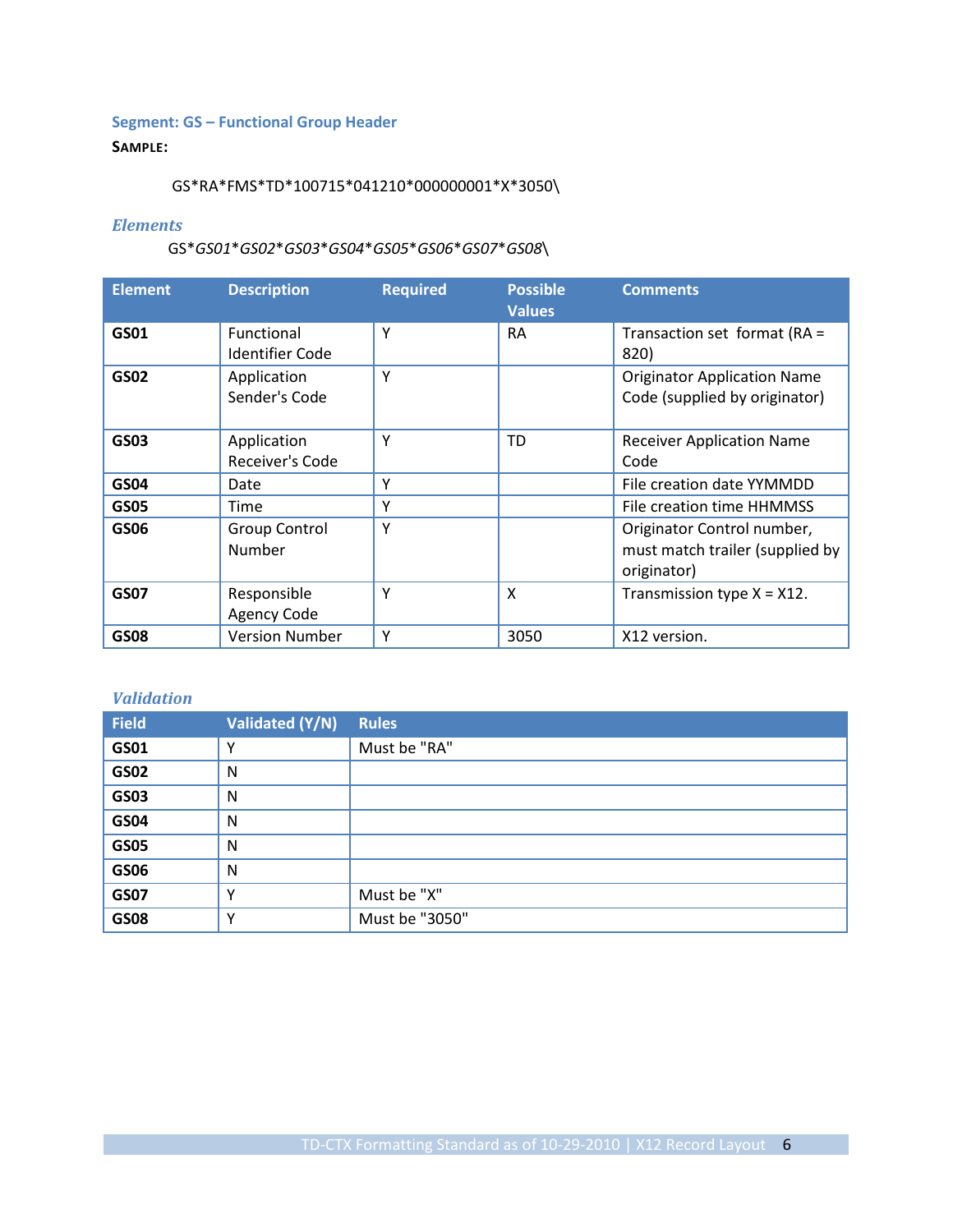## <span id="page-6-0"></span>**Segment: ST – Transaction Set Header**

## **SAMPLE:** ST\*820\*000000001\

#### *Elements*

ST\**ST01*\**ST02*\

|                  | <b>Element Description</b>               | <b>Required Possible</b> | <b>Values</b> | <b>Comments</b>                                                       |
|------------------|------------------------------------------|--------------------------|---------------|-----------------------------------------------------------------------|
| ST <sub>01</sub> | <b>Transaction set</b><br>number.        |                          | 820           |                                                                       |
| <b>ST02</b>      | <b>Transaction set</b><br>control number |                          |               | Originator transaction set control number<br>(supplied by originator) |

| <b>Field</b> | Validated (Y/N) Rules |               |
|--------------|-----------------------|---------------|
| <b>ST01</b>  | N                     | Must be "820" |
| <b>ST02</b>  | N                     |               |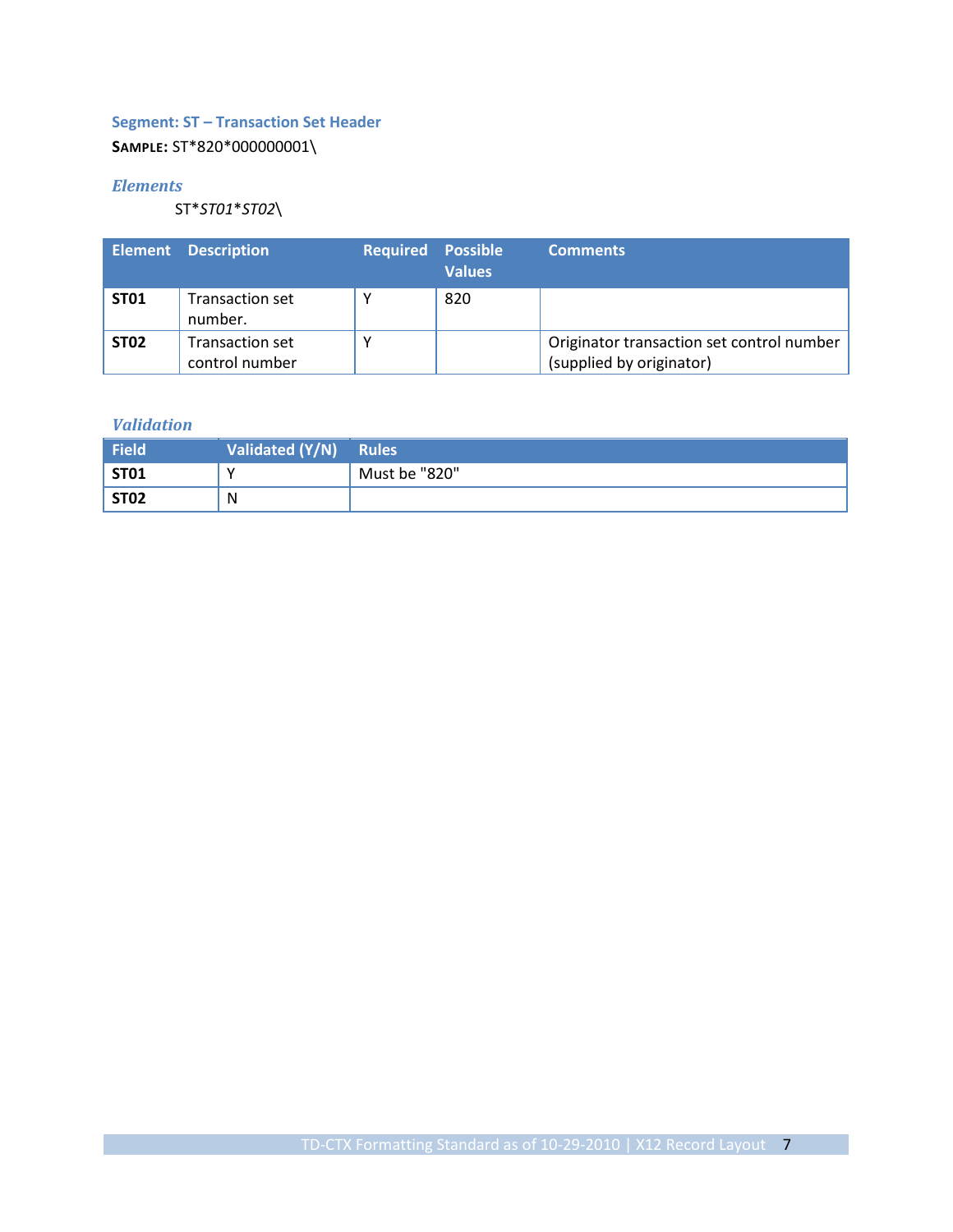## <span id="page-7-0"></span>**Segment: BPR – Beginning Segment for Payment Order/Remittance Advice SAMPLE:** BPR\*C\*300.00\*C\*ACH\*CTX\

#### *Elements*

#### BPR\**BPR01*\**BPR02*\**BPR03*\**BPR04*\**BPR05*\

| <b>Element</b> | <b>Description</b>    | <b>Required</b> | <b>Possible</b><br><b>Values</b> | <b>Comments</b>                                                 |
|----------------|-----------------------|-----------------|----------------------------------|-----------------------------------------------------------------|
| BPR01          | Handling code         | Y               | C                                | C = Payment Accompanies Remittance                              |
|                |                       |                 |                                  | Advice                                                          |
| <b>BPR02</b>   | Amount                | Y               |                                  | Sum of amount (RMR04) in RMR                                    |
|                |                       |                 |                                  | segments.                                                       |
| BPR03          | Debit/Credit          | Υ               | $\mathsf{C}$                     | $C = Credit$                                                    |
|                | indicator             |                 |                                  |                                                                 |
| <b>BPR04</b>   | <b>Payment Method</b> | Y               | <b>ACH</b>                       | <b>ACH = Automated Clearing House</b>                           |
| <b>BPR05</b>   | Payment Format        | Y               | <b>CTX</b>                       | CTX = Corporate Trade Exchange                                  |
|                |                       |                 |                                  | Segment may be ended here. Remainder of BPR record is not used. |
| <b>BPR06</b>   |                       | $\mathsf{N}$    |                                  | Not used.                                                       |
| <b>BPR07</b>   |                       | N               |                                  | Not used.                                                       |
| <b>BPR08</b>   |                       | N               |                                  | Not used.                                                       |
| <b>BPR09</b>   |                       | N               |                                  | Not used.                                                       |
| <b>BPR10</b>   |                       | N               |                                  | Not used.                                                       |
| <b>BPR11</b>   |                       | N               |                                  | Not used.                                                       |
| <b>BPR12</b>   |                       | N               |                                  | Not used.                                                       |
| <b>BPR13</b>   |                       | N               |                                  | Not used.                                                       |
| <b>BPR14</b>   |                       | N               |                                  | Not used.                                                       |
| <b>BPR15</b>   |                       | N               |                                  | Not used.                                                       |
| <b>BPR16</b>   |                       | N               |                                  | Not used.                                                       |
| <b>BPR17</b>   |                       | N               |                                  | Not used.                                                       |
| <b>BPR18</b>   |                       | N               |                                  | Not used.                                                       |
| <b>BPR19</b>   |                       | N               |                                  | Not used.                                                       |
| <b>BPR20</b>   |                       | N               |                                  | Not used.                                                       |
| <b>BPR21</b>   |                       | N               |                                  | Not used.                                                       |

| <b>Field</b> | Validated (Y/N) | Rules         |
|--------------|-----------------|---------------|
| BPR01        | N               |               |
| <b>BPR02</b> | N               |               |
| BPR03        | $\checkmark$    | Must be "C"   |
| BPR04        | v               | Must be "ACH" |
| <b>BPR05</b> | $\checkmark$    | Must be "CTX" |
| <b>BPR06</b> | N               |               |
| <b>BPR07</b> | N               |               |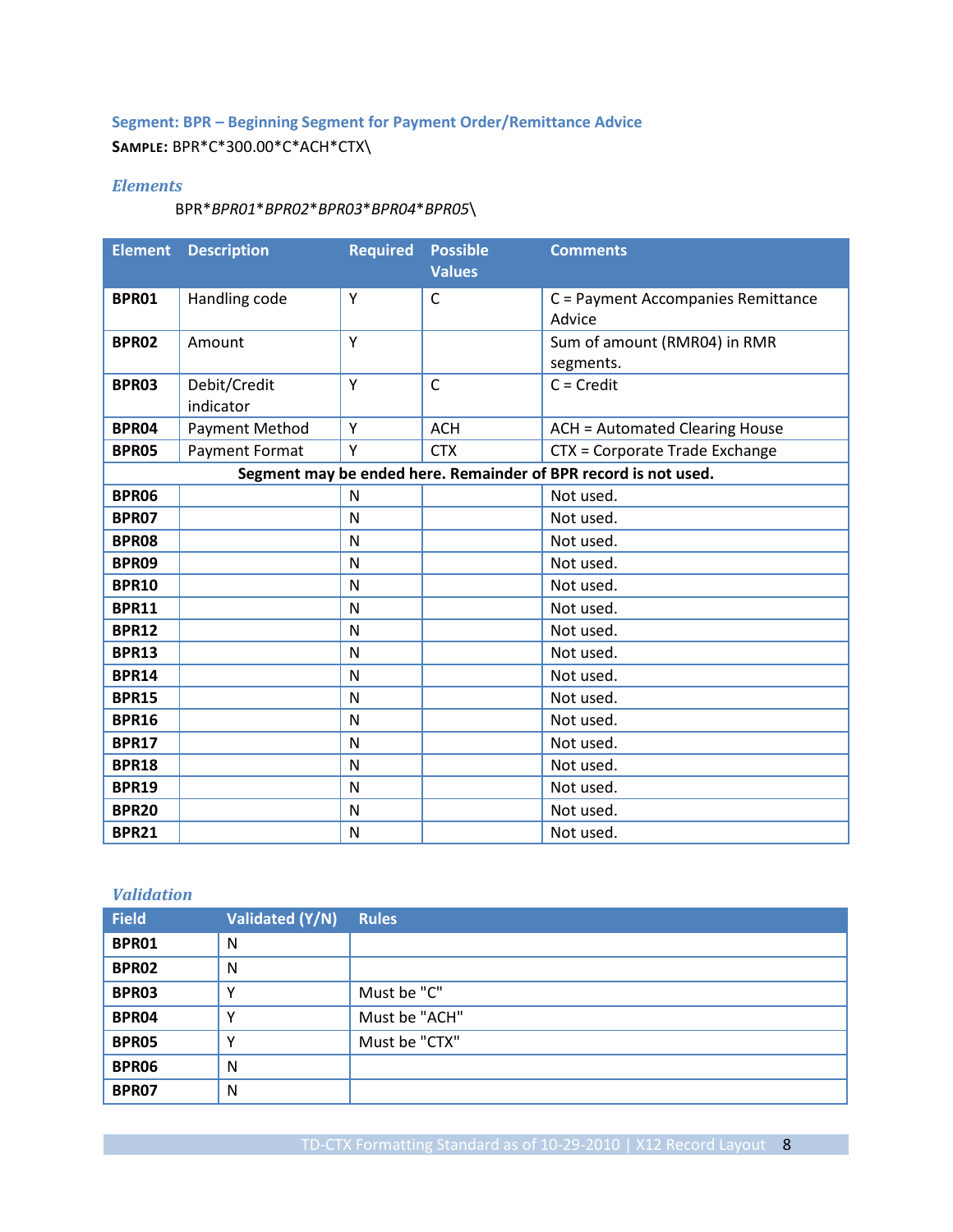| <b>Field</b> | Validated (Y/N) | <b>Rules</b> |
|--------------|-----------------|--------------|
| <b>BPR08</b> | $\mathsf{N}$    |              |
| BPR09        | $\mathsf{N}$    |              |
| <b>BPR10</b> | $\mathsf{N}$    |              |
| <b>BPR11</b> | N               |              |
| <b>BPR12</b> | $\mathsf{N}$    |              |
| <b>BPR13</b> | $\mathsf{N}$    |              |
| <b>BPR14</b> | $\mathsf{N}$    |              |
| <b>BPR15</b> | N               |              |
| <b>BPR16</b> | ${\sf N}$       |              |
| <b>BPR17</b> | ${\sf N}$       |              |
| <b>BPR18</b> | ${\sf N}$       |              |
| <b>BPR19</b> | N               |              |
| <b>BPR20</b> | ${\sf N}$       |              |
| <b>BPR21</b> | N               |              |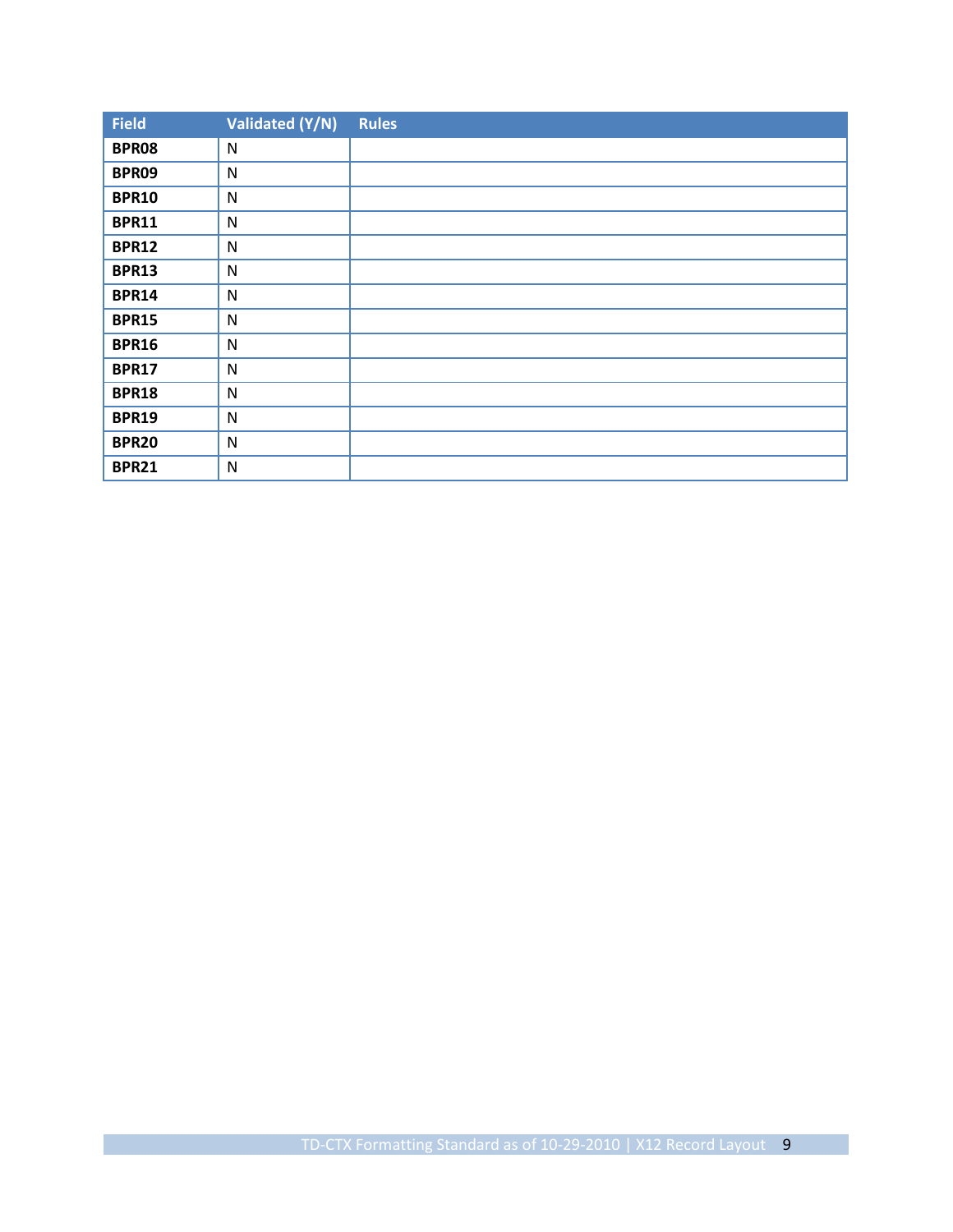## <span id="page-9-0"></span>**Segment: ENT – Entity**

**SAMPLE:** ENT\

#### *Elements*

ENT\

| <b>Element</b> | <b>Description</b> | <b>Required</b> | <b>Possible Values</b>                                          | <b>Comments</b> |
|----------------|--------------------|-----------------|-----------------------------------------------------------------|-----------------|
|                |                    |                 | Segment may be ended here. Remainder of ENT record is not used. |                 |
| <b>ENT01</b>   |                    | N               |                                                                 | Not used.       |
| <b>ENT02</b>   |                    | N               |                                                                 | Not used.       |
| <b>ENT03</b>   |                    | N               |                                                                 | Not used.       |
| <b>ENT04</b>   |                    | N               |                                                                 | Not used.       |
| <b>ENT05</b>   |                    | N               |                                                                 | Not used.       |
| <b>ENT06</b>   |                    | N               |                                                                 | Not used.       |
| <b>ENT07</b>   |                    | N               |                                                                 | Not used.       |
| <b>ENT08</b>   |                    | N               |                                                                 | Not used.       |
| ENT09          |                    | N               |                                                                 | Not used.       |

| <b>Field</b> | Validated (Y/N) | <b>Rules</b> |
|--------------|-----------------|--------------|
| <b>ENT01</b> | N               |              |
| <b>ENT02</b> | N               |              |
| <b>ENT03</b> | N               |              |
| <b>ENT04</b> | N               |              |
| ENT05        | N               |              |
| <b>ENT06</b> | N               |              |
| ENT07        | N               |              |
| <b>ENT08</b> | N               |              |
| <b>ENT09</b> | N               |              |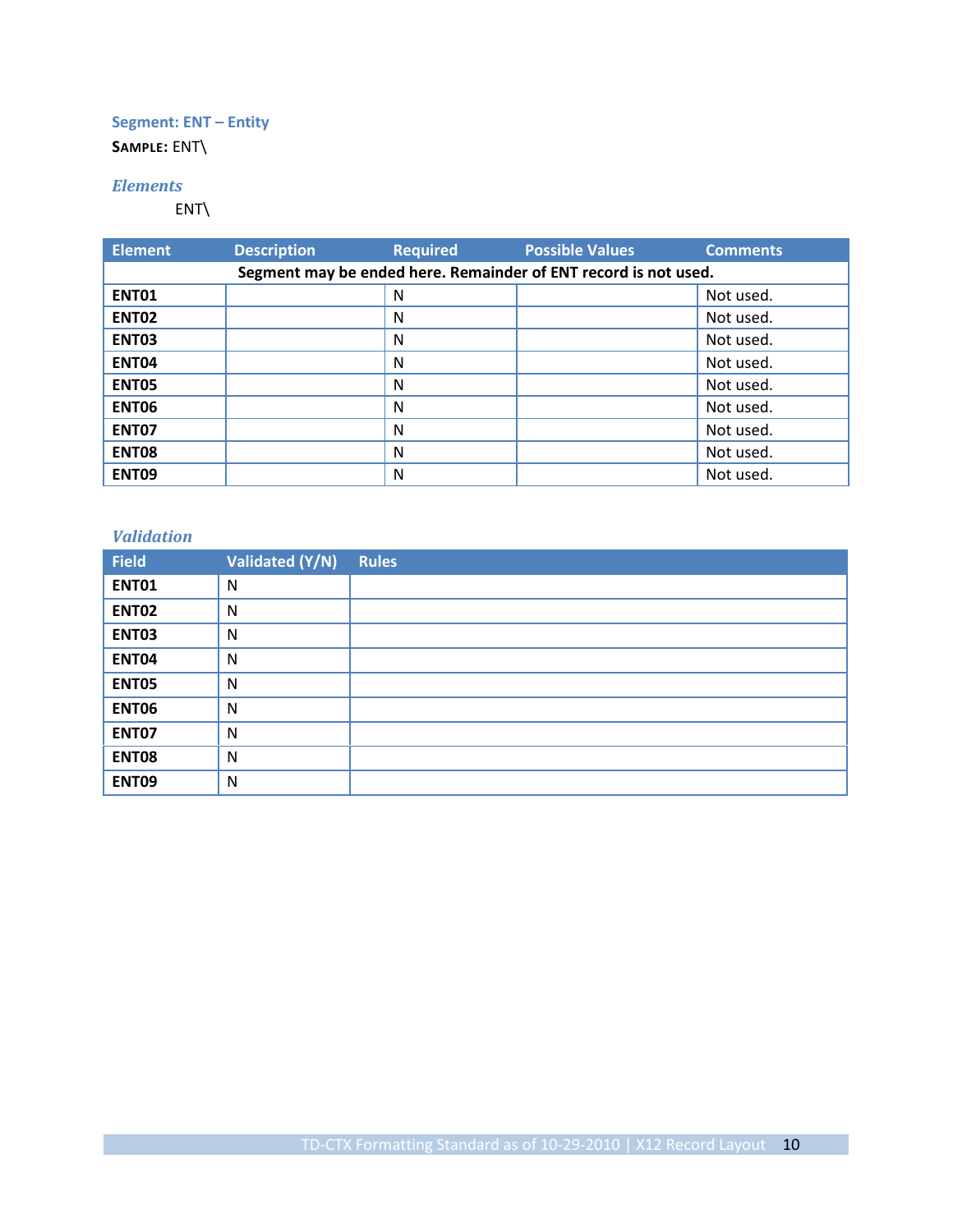## <span id="page-10-0"></span>**Segment: RMR – Remittance Advice Accounts Receivable Open Item Reference**

#### **SAMPLE:**

RMR\*11\*A999999999\*\*100.00\

#### *Elements*

RMR\**RMR01*\**RMR02*\**RMR03*\**RMR04*\

|              | <b>Element Description</b>                                      |   | <b>Required Possible Values Comments</b> |                                |
|--------------|-----------------------------------------------------------------|---|------------------------------------------|--------------------------------|
| <b>RMR01</b> | Reference Number Qualifier                                      | Y | 11                                       | $11 =$ Account Number          |
| <b>RMR02</b> | <b>TD Account Number</b>                                        | Υ |                                          | TreasuryDirect account number. |
| <b>RMR03</b> | <b>Payment Action Code</b>                                      | N |                                          | Not used.                      |
| <b>RMR04</b> | Amount                                                          | Υ |                                          | Amount of payment.             |
|              | Segment may be ended here. Remainder of RMR record is not used. |   |                                          |                                |
| RMR05        |                                                                 | N |                                          | Not used.                      |
| RMR06        |                                                                 | N |                                          | Not used.                      |

| <b>Field</b> | Validated (Y/N) | <b>Rules</b>                                                                                                                                                                                                                                                                                                                                |
|--------------|-----------------|---------------------------------------------------------------------------------------------------------------------------------------------------------------------------------------------------------------------------------------------------------------------------------------------------------------------------------------------|
| RMR01        | N               |                                                                                                                                                                                                                                                                                                                                             |
| RMR02        | Υ               | 1) Must identify a valid TreasuryDirect (TD) account.<br>2) Account must be a Primary account.<br>3) Account must not have a hold code.<br>4) Account must have a Payroll Savings Plan profile in TD.<br>5) Must be<br>a) a letter and 10 digits OR<br>b) a letter, 10 digits and "P".<br>6) Must be in format (A999999999 OR A9999999999). |
| <b>RMR03</b> | N               |                                                                                                                                                                                                                                                                                                                                             |
| RMR04        | Y               | Must be 0.00 if prenote.<br>Must be > 0.00 and < 1,000,000,000.00 if not prenote.                                                                                                                                                                                                                                                           |
| RMR05        | N               |                                                                                                                                                                                                                                                                                                                                             |
| <b>RMR06</b> | N               |                                                                                                                                                                                                                                                                                                                                             |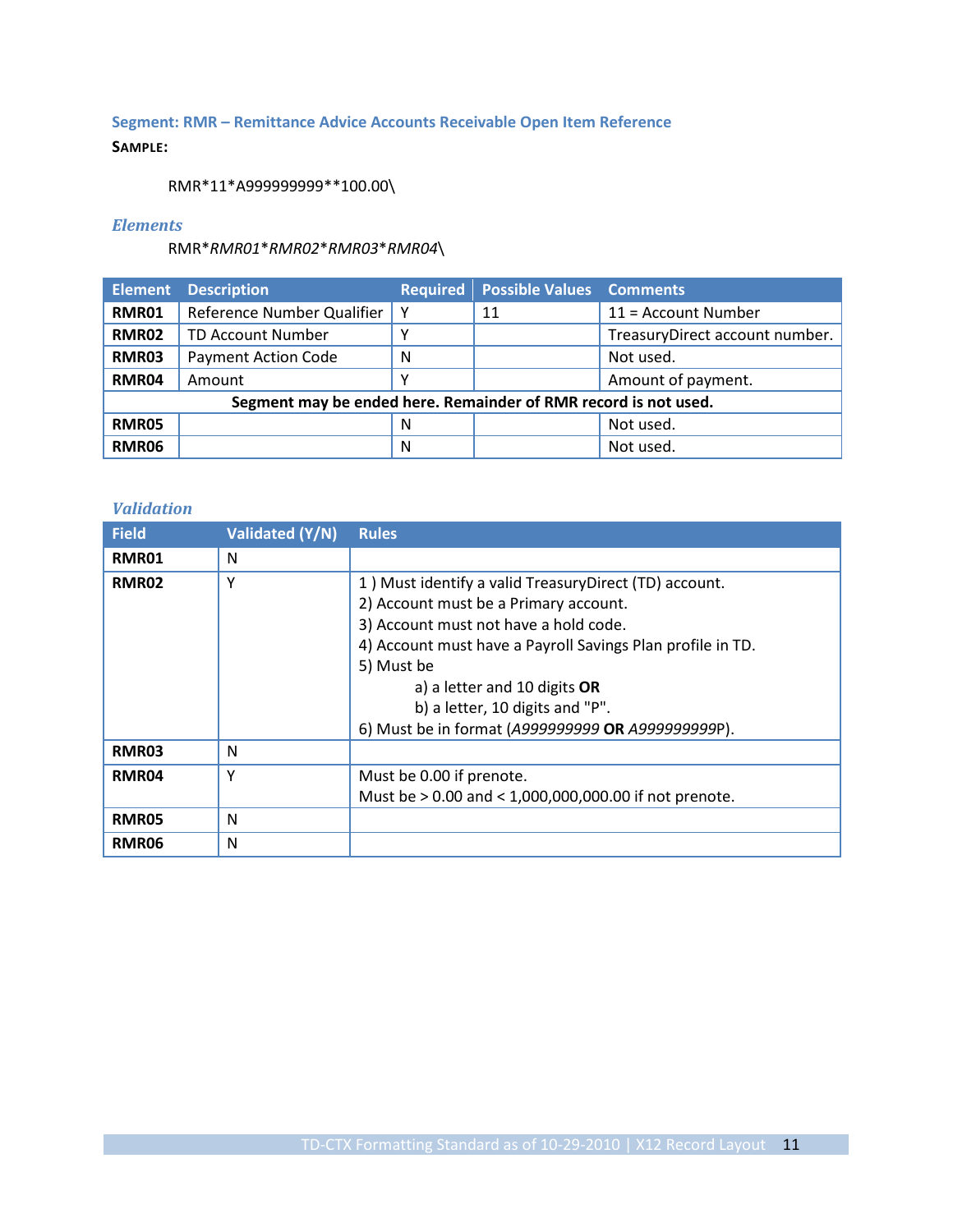## <span id="page-11-0"></span>**Segment: SE – Transaction Set Trailer**

## **SAMPLE:**

SE\*5\*0000000001\

#### *Elements*

SE\**SE01*\**SE02*\

|                  | <b>Element Description</b>        | <b>Required Possible</b> | <b>Values</b> | <b>Comments</b>                                                                                         |
|------------------|-----------------------------------|--------------------------|---------------|---------------------------------------------------------------------------------------------------------|
| SE <sub>01</sub> | Number of<br>segments.            |                          |               | Number of segments between ST and SE<br>segment.                                                        |
| SE <sub>02</sub> | Transaction set<br>control number |                          |               | Originator transaction set control number<br>(supplied by originator), must match ST<br>segment (ST02). |

| Field       | Validated (Y/N) Rules |                  |
|-------------|-----------------------|------------------|
| SE01        | v                     | Must be correct. |
| <b>SE02</b> | N                     |                  |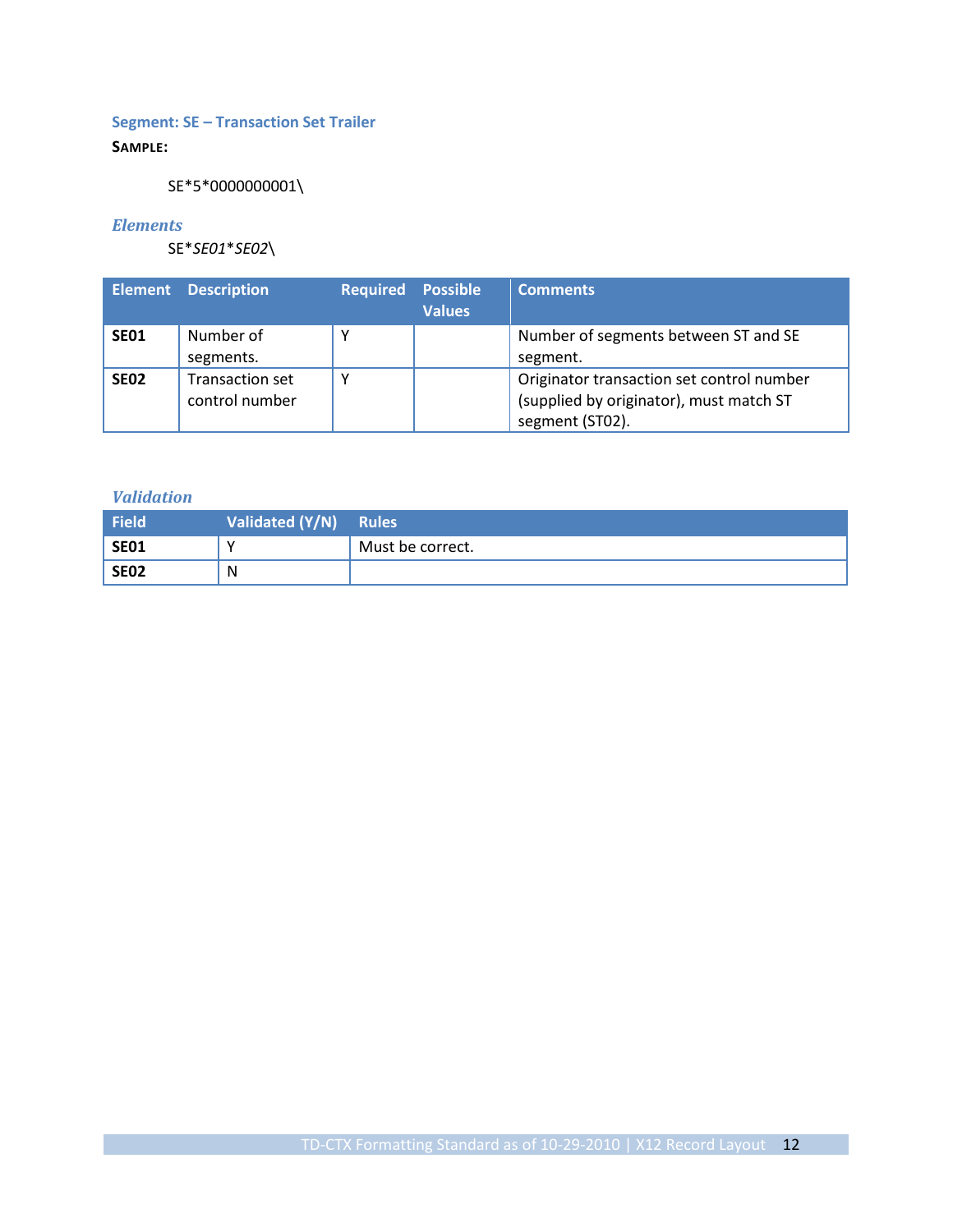## <span id="page-12-0"></span>**Segment: GE – Functional Group Trailer**

## **SAMPLE:**

GE\*1\*000000001\

#### *Elements*

GE\**GE01*\**GE02*\

| <b>Element</b>   | <b>Description</b>                         | <b>Required</b> | <b>Possible</b><br><b>Values</b> | <b>Comments</b>                                                                                                |
|------------------|--------------------------------------------|-----------------|----------------------------------|----------------------------------------------------------------------------------------------------------------|
| GE01             | Number of<br>transaction sets in<br>group. |                 |                                  | Number of transaction sets<br>between GS and GE segment.                                                       |
| GE <sub>02</sub> | <b>Group Control</b><br>Number             | v               |                                  | Originator Control number, must<br>match trailer (supplied by<br>originator), must match GS<br>segment (GS06). |

| Field       | Validated $(Y/N)$ Rules |                  |
|-------------|-------------------------|------------------|
| <b>GE01</b> |                         | Must be correct. |
| <b>GE02</b> | N                       |                  |